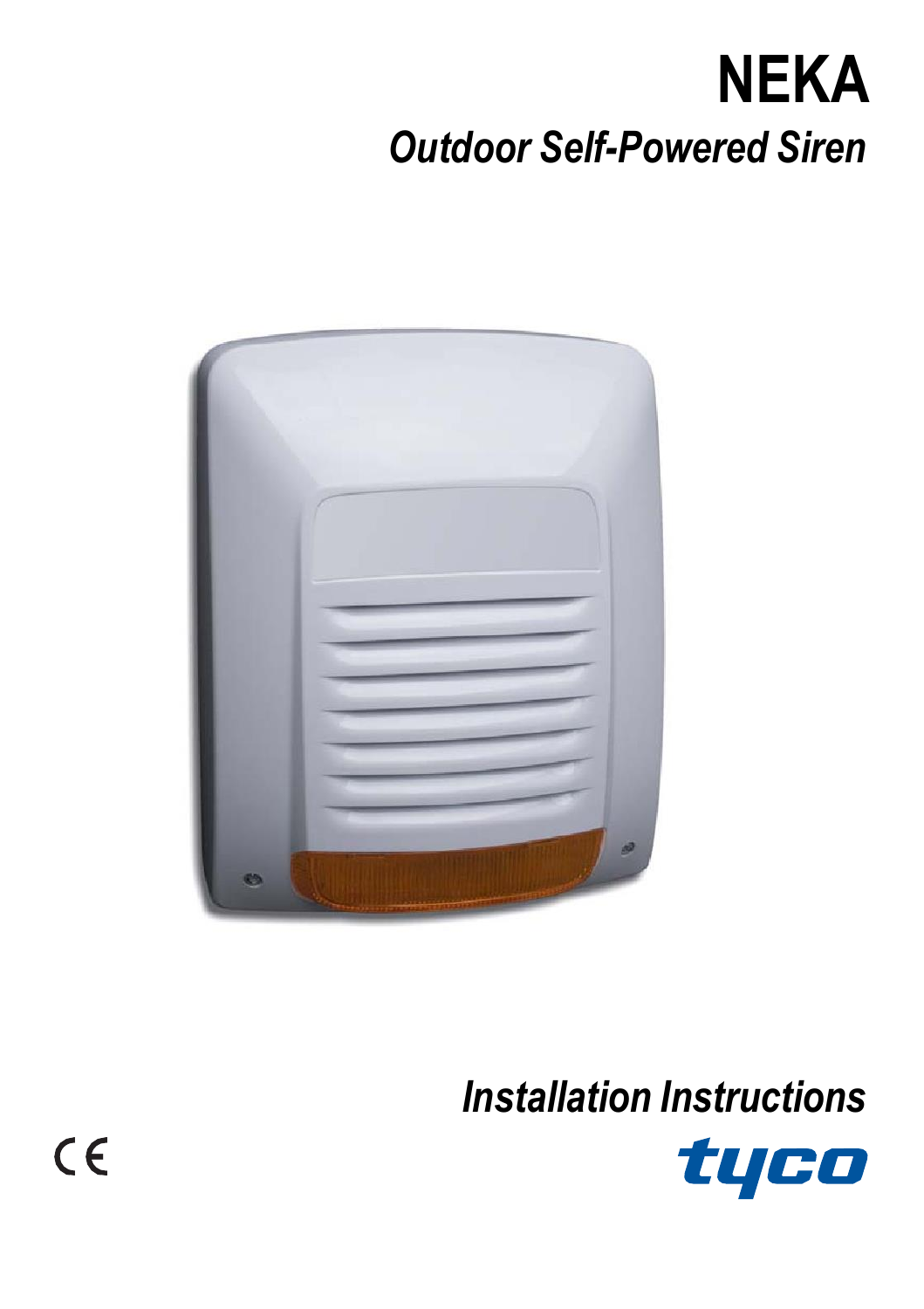# **Description**

The **NEKA** range provides the following models:

- **NEKA**, self-powered horn with flash;
- **NEKA-F**, self-powered horn with flash and foam tamper device:
- **NEKA-FS**, self-powered horn with strobe and foam tamper device.

This manual provided installation instructions for all **NEKA** sirens. Information relating to a specific model is denoted by the applicable model number within the text. The term "siren" is used to describe functionality that is applicable to all series.

This siren is a self-powered microprocessor controlled horn strobe/flash, especially designed to provide differentiated audible and visual alarm signals.

The distinctive low profile shape is acoustically very efficient and ensures uniform sound distribution.

Robust construction and state-of-the-art technology greatly extend application flexibility, whilst microprocessor supervision of the battery charge (**NEKA** and **NEKA-F** only), horn and flash ensure maximum performance and reliability.

#### **Parts**

| 1              | Screws (2) for innerplate fixing.         | 12 | Cable entry.                                     |
|----------------|-------------------------------------------|----|--------------------------------------------------|
| $\overline{2}$ | Screws (2) for cover fixing.              | 13 | Strobe board (NEKA-FS only).                     |
| 3              | Battery connector.                        | 14 | Flash bulb (NEKA and NEKA-F only).               |
| 4              | Connector for strobe board or flash bulb. | 15 | Tamper device.                                   |
| 5              | Connector for foam tamper device.         | 16 | Hole for wall-tamper plate fixing.               |
| 6              | Jumpers for operating mode setup.         | 17 | Loudspeaker.                                     |
| 7              | Jumpers for tamper mode setup.            | 18 | Foam tamper device (NEKA-F and NEKA-FS<br>only). |
| 8              | Connector for tamper device switch.       | 19 | Battery location.                                |
| 9              | Terminal board.                           | 20 | Battery connection cable.                        |
| 10             | Electronic board.                         | 21 | Hole for siren temporary hanging.                |
| 11             | Backplate anchor screw locations (4).     |    |                                                  |

**Table 1 –** *Parts.*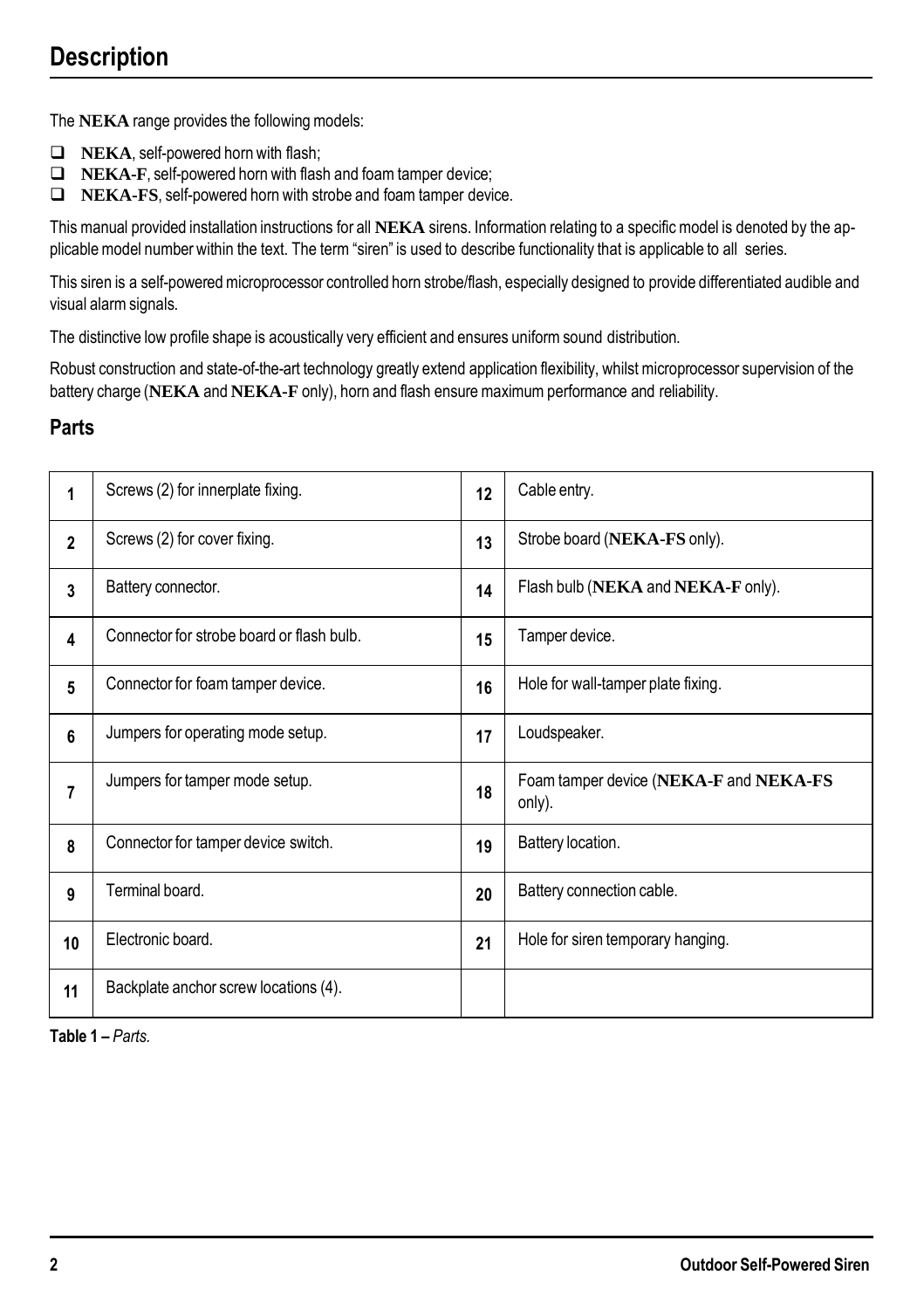<span id="page-2-0"></span>**Figure 1 –** *Parts: a) cover; b) innerplate; c) backplate; e) Electronic board.*

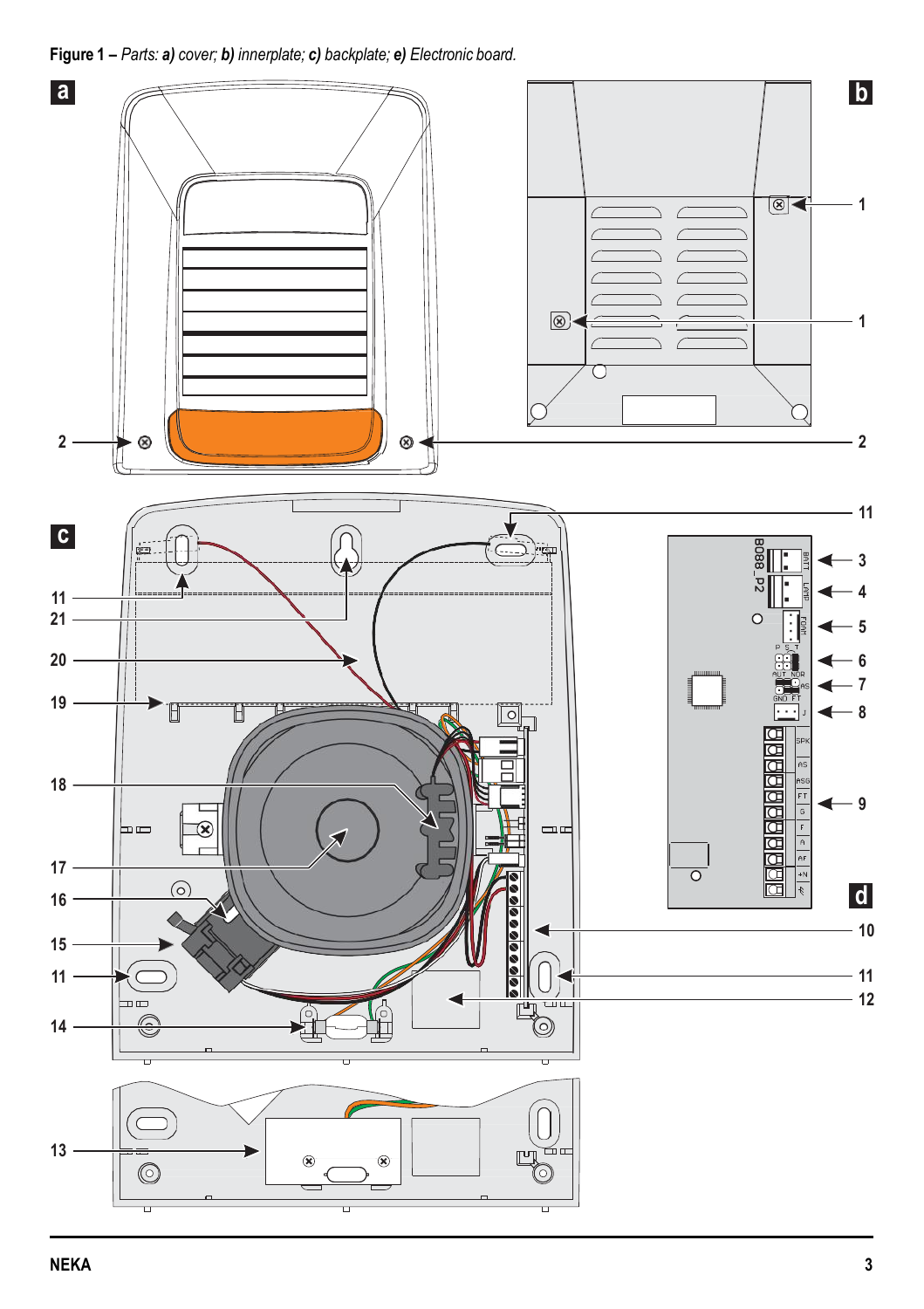# **General features**

- $\Box$  Self-powered microprocessor controlled horn with strobe/flash for outdoor applications.
- $\Box$  New design.
- $\Box$  Strong weatherproof plastic material moulding.
- $\Box$  Tropicalized-steel innerplate.
- $\Box$  4 audible and visual signal inputs.
- $\Box$  Modulated frequency sound emission with sound options.
- $\Box$  High output magnetodynamic exponential horn with test circuit.
- $\Box$  Protected against tamper, wall tamper, flash bulb damage and wire cutting.
- Foam tamper device (**NEKA-F** and **NEKA-FS** only).
- $\Box$  Programmable maximum alarm time.
- Battery test circuit with flash shutdown under low battery or battery trouble conditions (**NEKA** and **NEKA-F** only).
- $\Box$  Drilling pattern for easy installation.
- Houses 12 V, 2 Ah, buffer battery.

#### **Box**

The hard wearing plastic moulding is resistant to the most adverse weather conditions. The louver grille has been especially designed to protect the internal components against rain while epitomising sound emission. The tropicalized-steel innerplate provides extra protection against acts of delinquency.

#### **Tamper protection**

The tamper device (must be anchored to the wall) triggers alarms when either the frontplate or innerplate is removed, or when the siren is pulled from the wall (wall tamper). The foam tamper protection (NEKA-F and NEKA-FS only) comprises an active infrared barrier with a dual detector that provides high immunity to false alarms (caused by insects).

The siren can operate in normal or automatic mode. In normal mode, the siren opens the **AS** and **ASG** terminals when tampered. These terminals have to be connected to control panel tamper line that activates the siren (and other types of signalling, depending on requirements) through **+N**, **AF**, **A** or **F** terminals.

In automatic mode, the siren independently activates the acoustic and optical signalling for tamper events: **AS** and **ASG** terminals do not need to be connected to tamper line but the control panel do not know the siren tamper status. In automatic mode, the tamper alarm ends when 40 seconds after all causes have been removed, or when maximumalarm time elapses.

#### **Activation**

The siren can be activated by the tamper device, and by **+N**, **AF**, **A** and **F** terminals. For example: the siren activates when the voltage fails on terminal **+N**. This operating mode allows the siren to detect wire cutting, as this terminal also supplies the power and battery charge. The polarity programmable **AF**, **A** and **F** terminals can be used for connection to other devices.

*The siren blocks for 4 minutes if receive most then 6 activating requests in 4 minutes. This is to protect against control panel malfunctioning.*

## **Signalling**

The audible and visual signals on the loudspeaker and strobe/flash depend on the type of alarm, and the alarm signal configuration. The sound modulation extremes generate a fastidious shrill tone — intended to discourage intruders, and a low tone — to ensure good audibility. It is possible to select two audible signals patterns for alarm Inputs — with the exception of the internal tamper event which has only one audible signal (up-scale modulated frequency between 800 and 2000 Hz). The audible signals and modulated frequency range can be found in "Setting the [operating](#page-6-0) mode" on page 7. There are two frequency ranges: 800/2000 Hz and 1100/ 2400 Hz. The audible signalling will stop as soon as the maximum alarm time expires, whereas, the visual signalling will continue until the alarm conditions clear (memory flashing).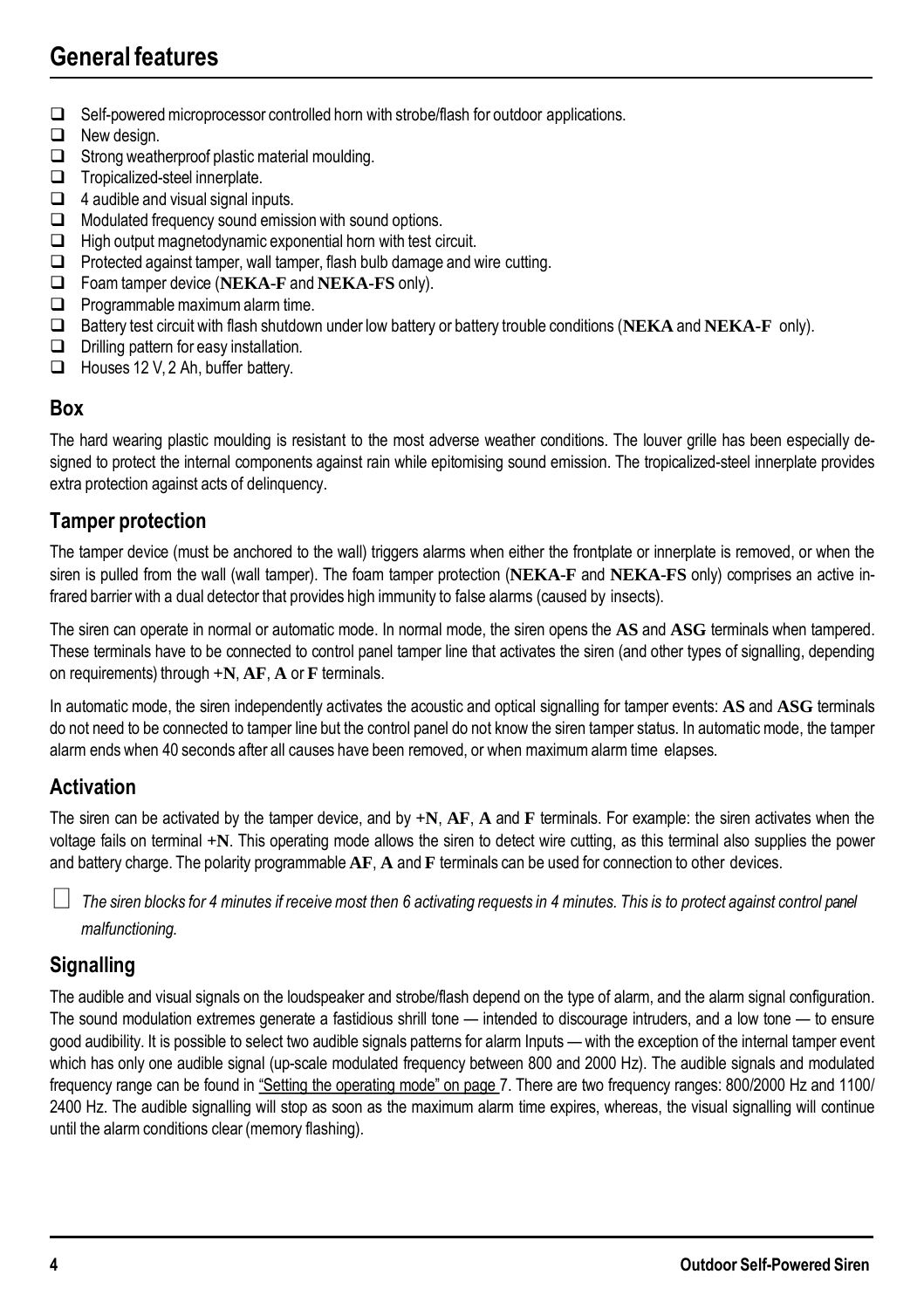The Memory and Alarm flash sequences are as follows:

| NEKA/NEKA-F     |     | ON (ms) $\vert$ OFF (ms) | <b>Description</b> |
|-----------------|-----|--------------------------|--------------------|
| Alarm flashing  | 250 | 750                      | Standard Blink     |
| Memory flashing | 250 | 1500                     | Slow Blink         |

| NEKA-FS         | Frequency (Hz) | <b>Description</b> |
|-----------------|----------------|--------------------|
| Alarm flashing  |                | Standard Blink     |
| Memory flashing | 0.6            | Slow Blink         |

Under low battery conditions, the siren bypasses the flash and use the residual charge to power the loudspeaker (**NEKA** and **NEKA-F** only). This status is signalled on terminal **G** (**NEKA** and **NEKA-F** only). This terminal (open collector) is connected to ground during standby status, but disconnects in the event of low battery (**NEKA** and **NEKA-F** only), or damage to the loudspeaker or flash.



When **S** and **T**'s pins are connected as shown at the side, siren activation is inhibit and the siren displays the troubles as following.

- **No Trouble**: the loudspeaker emits an acoustic signal and the flash blinks once.
- **Battery trouble**: the loudspeaker emits two acoustic signal and, if battery charge is sufficient, the flash blinks twice.
- **Flash trouble**: the loudspeaker emits three acoustic signal.
- **Loudspeaker trouble**: the flash blinks four times.

The above listed signalling are displayed every 5 seconds until troubles are present or the jumper is removed. The siren runs the power-up sequence when the jumper is removed.

*If troubles are not present, the inhibition of siren activation is delayed between 30 seconds and 2 minutes, to prevent this function being used to tamper the siren.*

 $\perp$  In this phase, anti-foam device can be tested as  ${\bf FT}$  output activates as soon as the infrared barrier of the device is interrupted *(***NEKA-F** *and* **NEKA-FS** *only).*

## **Alarm priority**

The siren priority is as follows:

| Alarm           | Priority |
|-----------------|----------|
| Internal tamper |          |
| $+N$            | 2        |
| АF              | 3        |
|                 |          |
|                 |          |

Higher priority alarm always overrides lower priority alarm, generating a variation in the audible signal.

**A** *and* **F** *terminals have the same priority because the acoustic signalling activated by terminal* **A** *does not interfere with the optical signalling activated by terminal* **F***.*

The alarm time is counted from activation of the loudspeaker and strobe/flash.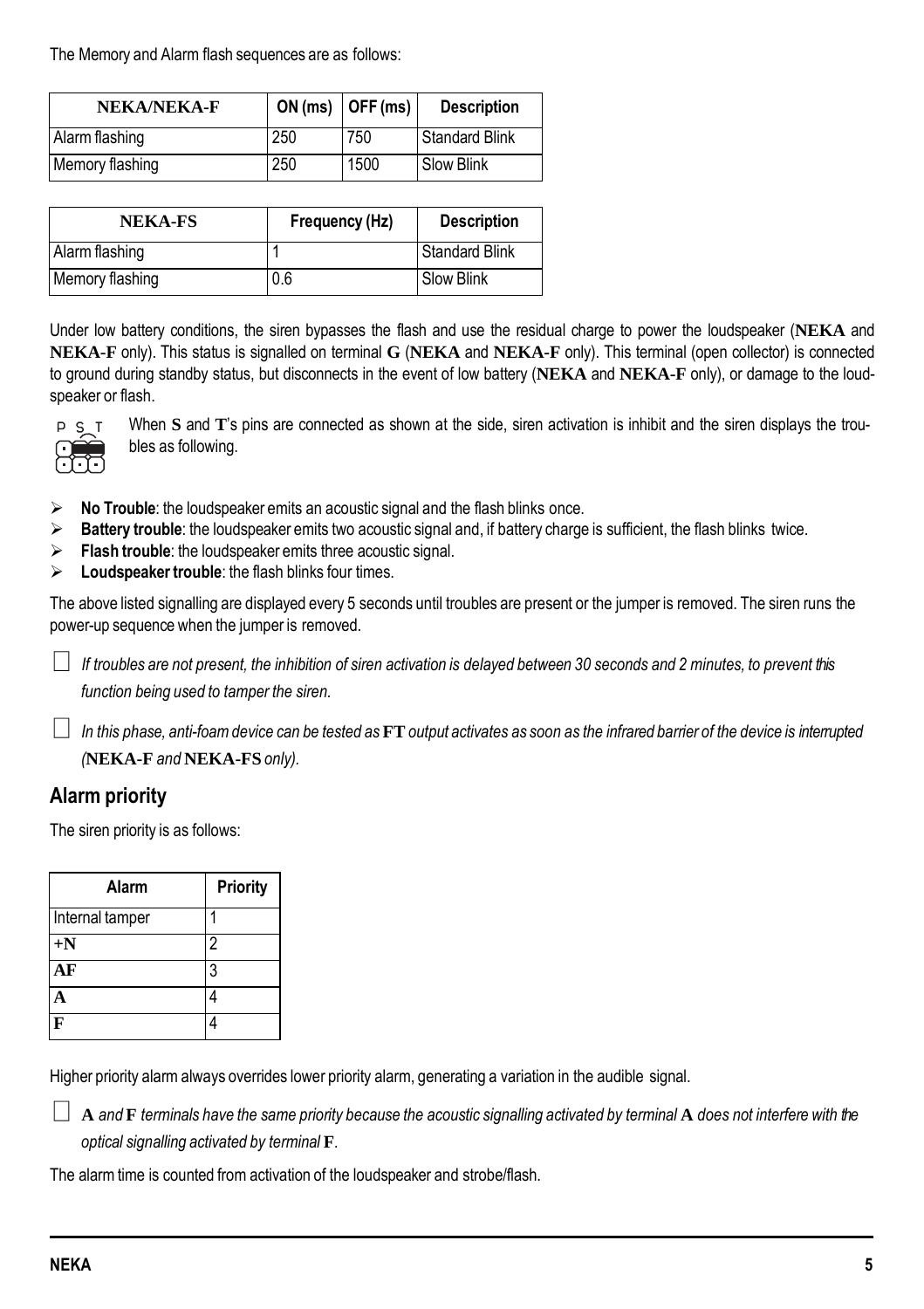<span id="page-5-0"></span>When the maximum alarm time of the higher priority alarm expires, or when the alarm conditions clear, the lower priority alarm signal activates the loudspeaker and strobe/flash in accordance with its configuration.

If a priority alarm signal overrides an alarm that has been running for more than 30 seconds, the maximum alarm time of the interrupted signal will run on.

If the priority alarm terminates (due to timeout or restoral) before the maximum alarm time of the interrupted signal expires, the latter activates the loudspeaker and strobe/flash for the residual time.

If a priority alarm signal overrides an alarm that has been running for less than 30 seconds, the maximum alarm time of the interrupted signal will freeze. If the interrupted alarm signal is still present when the priority alarm terminates (due to timeout or restoral), it activates the loudspeaker and strobe/flash in accordance with its configuration. If the interrupted alarm signal has restored when the priority alarm terminates (due to timeout or restoral), it activates the loudspeaker and strobe/flash for 30 seconds. Figur[e2](#page-5-0) shows how the lower priority alarm signal A activates the horn and strobe/flash after the higher priority alarm (alarm signal +N) has been executed.

Memory flashing will stop (after the maximum alarm-time) when all the signals, that triggered the alarm, restore to standby for 5 seconds (restoral time). Internal tamper restoral requires 40 seconds.

Figure [2](#page-5-0) shows an example on how signalling devices (optical and acoustic) work for a particular activation sequence.



**Figure 2 –** *Alarm priority: standard flashing; memory flashing.*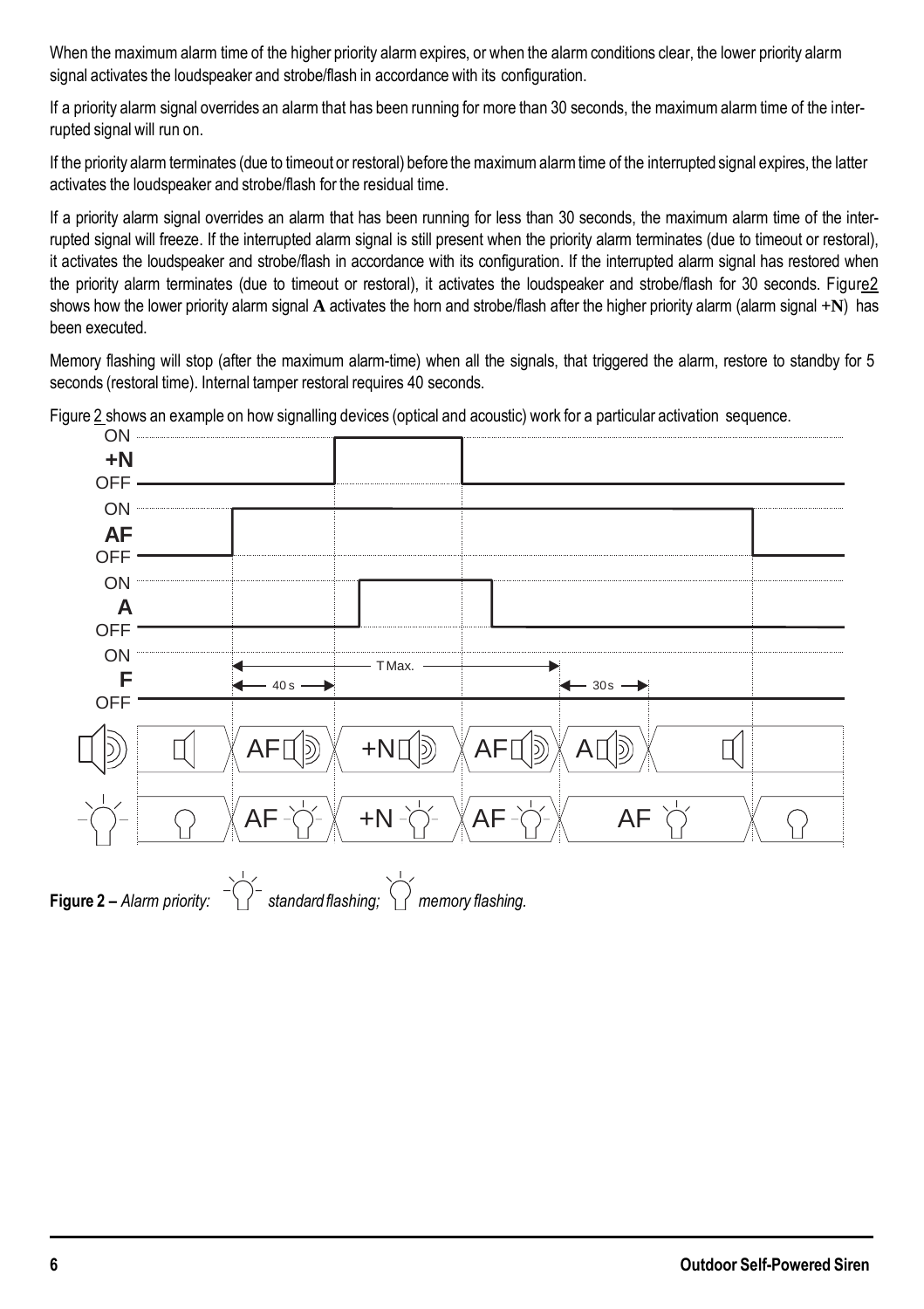# <span id="page-6-0"></span>**Setting the operating mode**

If you are installing several sirens in the same area, the jumpers on the electronic board allow to select different sound for each one, thus permitting users to distinguish between them. You can also select different sounds for different alarm types (gas leak, burglary, flooding, etc.) or locations (office, warehouse, garage, etc.). This feature allows users to recognize the alarm type and its location. Jumpers **S** allows to select the sounds for inputs **+N**, **AF** and **A**. Other jumpers allow to set the maximum alarm time, the input polarity and internal tamper mode. For the various programming options provides by the jumpers refer to table [2](#page-6-0) (first column shows the default). For the frequency profile of the audible signals refer to ["Available](#page-14-0) sounds" on page 15.

| <b>Maximum alarm time</b>                                          |                                                                                                                                                                  |                             |                                                                                                                                                                             |  |  |  |
|--------------------------------------------------------------------|------------------------------------------------------------------------------------------------------------------------------------------------------------------|-----------------------------|-----------------------------------------------------------------------------------------------------------------------------------------------------------------------------|--|--|--|
| т                                                                  | 10 minutes                                                                                                                                                       | т<br>S                      | 3 minutes                                                                                                                                                                   |  |  |  |
| Alarm sound                                                        |                                                                                                                                                                  |                             |                                                                                                                                                                             |  |  |  |
| S                                                                  | Tamper (automatic mode): Up scale modu-<br>lation LF.<br>$+N$ : Up and down scale modulation (LF).<br>AF: Up and down scale modulation (HF).<br>A: Multitone HF. | S<br>오                      | Tamper (automatic mode): Up scale modula-<br>tion LF.<br>$+N$ : Up and down scale modulation (HF).<br>AF: Up scale modulation HF.<br>A: Up and down scale modulation LF.    |  |  |  |
|                                                                    | AF, A and F input activation polarity                                                                                                                            |                             |                                                                                                                                                                             |  |  |  |
| P                                                                  | Inputs on standby when disconnected.<br>Inputs activate when connected to negative.                                                                              | P<br>옹                      | Inputs on standby when connected to nega-<br>tive.<br>Inputs activate when disconnected.<br>If this option is selected, not used inputs<br>must be connected to M terminal. |  |  |  |
|                                                                    | <b>Trouble signalling</b>                                                                                                                                        |                             |                                                                                                                                                                             |  |  |  |
|                                                                    |                                                                                                                                                                  |                             | Trouble signalling ON (test mode): alarm<br>activation is inhibited                                                                                                         |  |  |  |
| <b>Tamper mode</b>                                                 |                                                                                                                                                                  |                             |                                                                                                                                                                             |  |  |  |
| AUT NOR<br>$\blacksquare\!\!\blacksquare\!\!\square_{\mathsf{AS}}$ | Automatic mode: automatic activation of the<br>siren for tamper.                                                                                                 | AUT NOR<br>$C = \mathbf{S}$ | Normal mode: the siren must be connected<br>to the control panel tamper line.                                                                                               |  |  |  |
| Foam-tamper mode (NEKA-F/NEKA-FS only)                             |                                                                                                                                                                  |                             |                                                                                                                                                                             |  |  |  |
|                                                                    | Foam tamper generates a tamper alarm like<br>siren opening and siren wall removal.                                                                               |                             | Foam tamper generates an alarm independ-<br>ent from siren opening and siren wall<br>removal.                                                                               |  |  |  |

**Table 2 –** *Jumper description.* **HF** *and* **LF** *indicate the sound frequency range:* **HF** *= 1100/2400 Hz,* **LF** *= 800/2000 Hz.*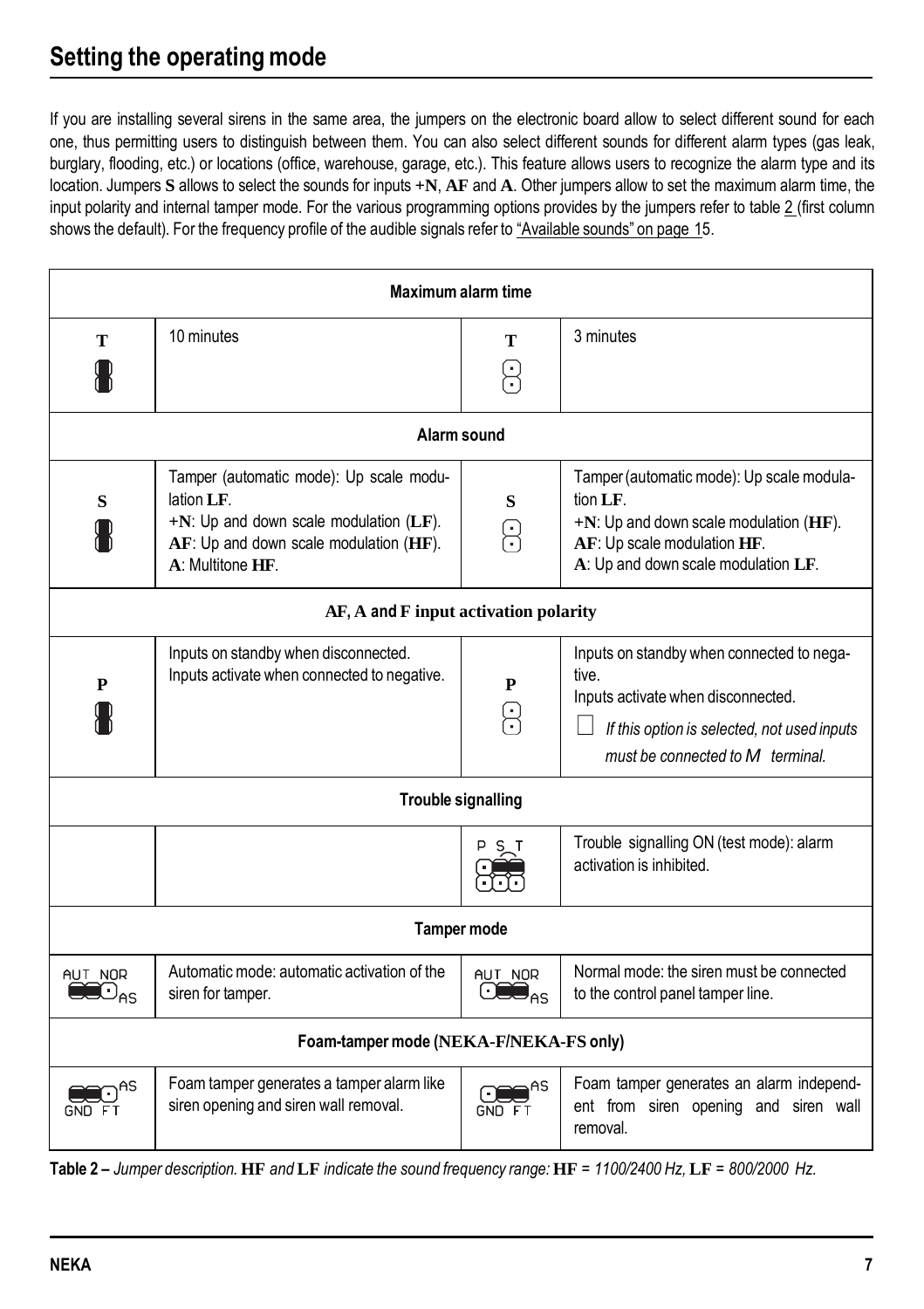# **Mounting**

The siren should be mounted as high up as possible on a flat wall, as uneven surfaces may jeopardize proper functioning of walltamper protection. To facilitate the mounting operation, a drilling pattern and screws for fixing are in the package. On the drilling pattern are drawn 5 holes, corresponding to those of fixing, placed on the bottom of the siren. Proceed as described below (see figure [1](#page-2-0) on page [3\).](#page-2-0) *Make sure that the strobe flash is connected before powering the siren, otherwise the flash may not work properly (***NEKA-FS** *only).* 1. Place the drilling pattern on the wall with **PC** opening over the wiring cable: make sure the drilling pattern is horizontal. 2. Mark the anchor screw holes **F1**, **F2**, **F3**, **F4** e **F5**. *Make sure to mark the upper side of F2 hole.* 3. Mark the wall-tamper anchor screw hole **F6**. 4. Take off the drilling pattern. 5. Drill the marked holes. 6. Insert the wall plugs in the holes. 7. Screw a screw into hole **F2** up to a distance of about 1 cm from the wall. 8. Pull the wires through the cable entry **12** and hang the siren through the hole **21**. 9. Fix the siren permanently through the holes **11**. 10. Fix the wall-tamper plate through the hole **16**, without tightening the screw too much in order not to break the stop tabs. 11. Set the siren operating mode by means of the jumpers **6** and **7** and make the connections on the terminal board **9**. 12. Place the battery on shelf **19** and then connect it to connector **3** (**BATT**) via cable **20**: the flash starts to blink in alarm memory mode (slow blink).  $\Box$  Tamper protection is not active until the cover and the inner-cover of the siren are closed, and until the +N terminal is powered *for at least 20 seconds. The foam tamper device can be tested in this phase because* **FT** *output activates as soon as the device infrared barrier is interrupted (***NEKA-F** *and* **NEKA-FS** *only).* 13. Put in place the inner cover and fix it by means the screws **1**. **!** *Be careful not to cause a short circuit by touching the flash contacts.* 14. Put in place the cover and fix it by means the screws **2**: the flash blinks in alarm mode for 20 seconds (standard blink). *If the cover or inner cover is removed, the 20 seconds reset and the flash restart to blink in alarm memory mode (step 12).* 15. Apply the voltage on **+N** terminal: the siren becomes operational when 20 seconds have elapsed from the **+N** power supply. *If the voltage on* **+N** *terminal fails before 20 seconds have elapsed, the 20 seconds reset and the flash continues to blink in alarm mode (step 14).*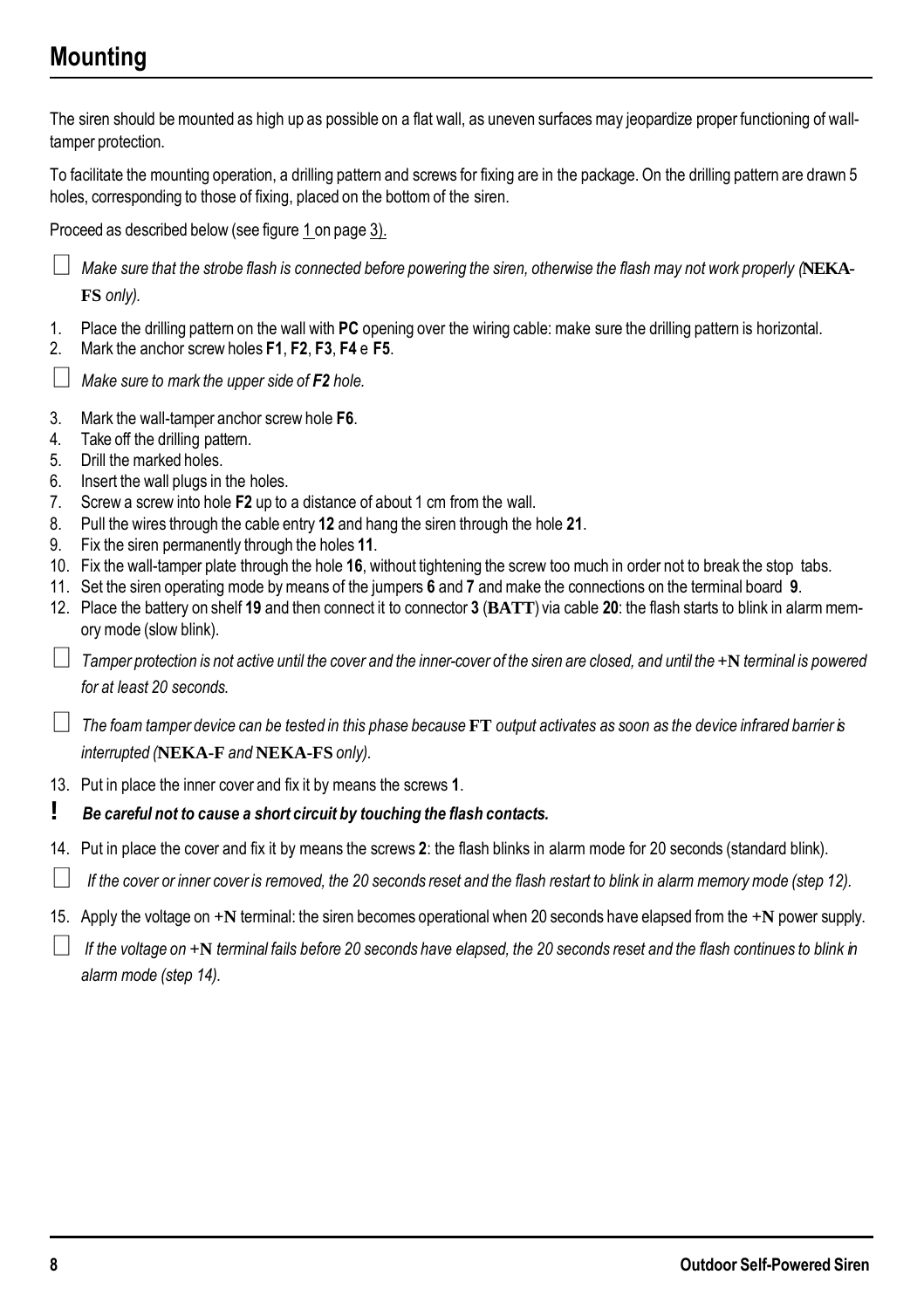# **Wiring**

| T.               | <b>Description</b>                                                                                                                                                                                                                                                                                                                                    |
|------------------|-------------------------------------------------------------------------------------------------------------------------------------------------------------------------------------------------------------------------------------------------------------------------------------------------------------------------------------------------------|
| <b>SPK</b>       | Loudspeaker connection terminals.                                                                                                                                                                                                                                                                                                                     |
| AS<br>$\bf{ASC}$ | Tamper signalling terminals: when tamper signalling is set to normal mode, these terminals open when the cover<br>or innerplate is removed, or when siren is pulled from the wall, or when the foam tamper is detected (NEKA-F<br>and NEKA-FS only).                                                                                                  |
| <b>FT</b>        | Foam tamper signalling terminal (NEKA-F and NEKA-FS only): open-collector normally closed to ground, it<br>opens when at least 30 seconds has been elapsed from interruption of the device infrared barrier.<br>AUT NOR<br>This terminal is disabled when tamper signalling is in automatic mode ( $\bullet$ $\bullet$ As) and siren is automatically |
|                  | activated by foam tamper too $\left(\begin{array}{cc} 0 & 0 \\ \text{GND} & \text{FT} \end{array}\right)$ .                                                                                                                                                                                                                                           |
| G                | Trouble signal terminal: open-collector normally closed to ground, opens for low battery and battery trouble<br>(NEKA and NEKA-F only), loudspeaker trouble, flash bulb damage (strobe board not present).                                                                                                                                            |
| $\mathbf{F}$     | Alarm activation terminal with programmable polarity (optical signalling only).                                                                                                                                                                                                                                                                       |
| A                | Alarm activation terminal with programmable polarity (acoustic signalling only).                                                                                                                                                                                                                                                                      |
| AF               | Acoustic and optical signalling activation terminal, with programmable polarity.                                                                                                                                                                                                                                                                      |
| $+N$             | Power supply (positive) and alarm terminal. 13.8 V must be applied to this terminal for the battery charge. If this<br>voltage fails (wire cutting or alarm) the siren go into alarm status (acoustic and optical signalling).                                                                                                                        |
| м                | Negative supply terminal and ground of the internal circuit.                                                                                                                                                                                                                                                                                          |

**Table 3 –** *Terminal description.*

*Use shielded cable only, with one end connected to the control panel negative and the other left free.*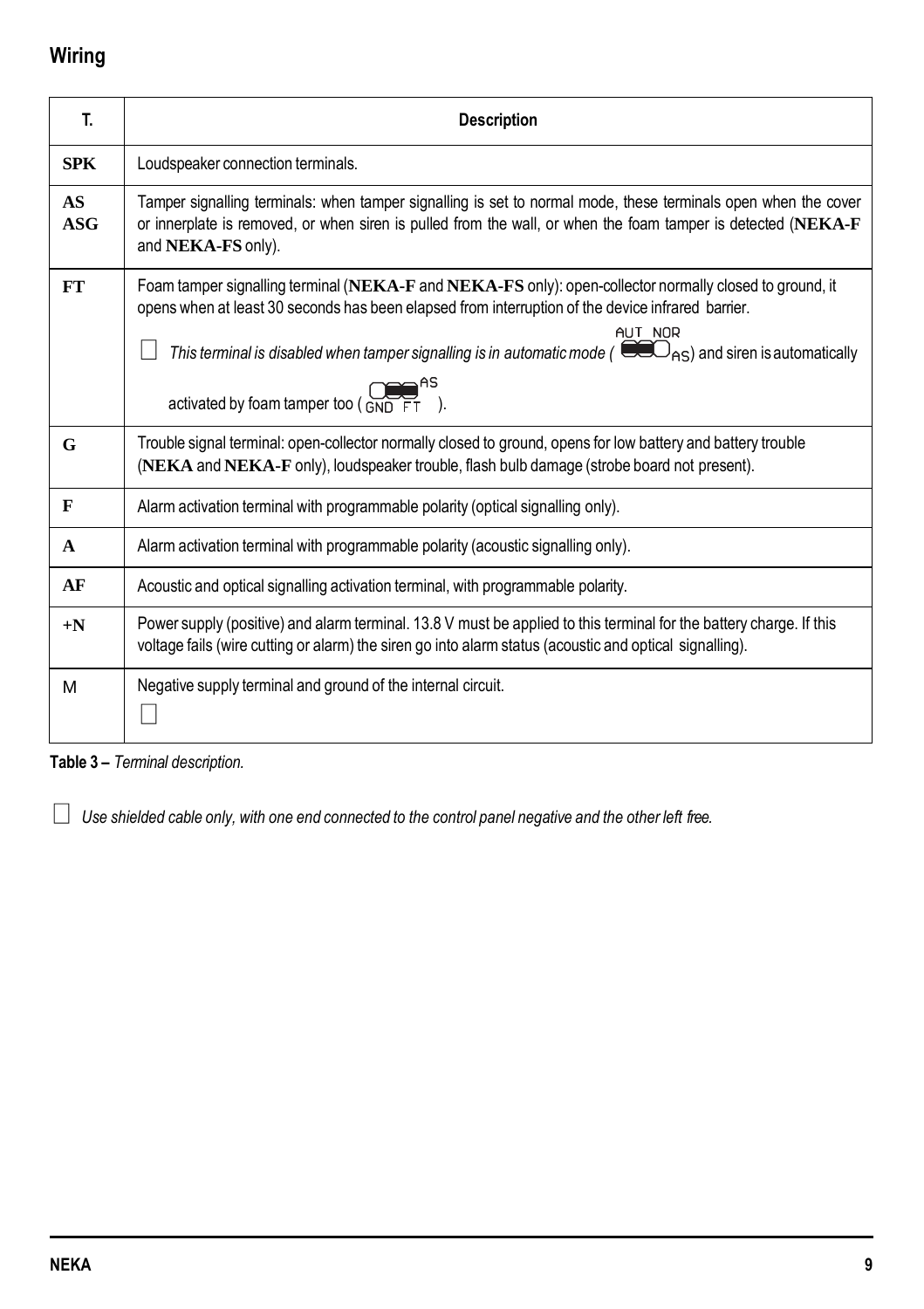## <span id="page-9-0"></span>**Automatic mode**

For siren basic operation are required two wires only, as shown in figure [3: t](#page-9-0)he control panel (**A**) must have a terminal (**+N**) where 13.8 V voltage (minimum 600 mA) is present on standby and no voltage in alarm; the control panel cannot detects the siren tamper, and foam tamper (**NEKA-F** and **NEKA-FS** only) but the siren automatically activates for those events.



**Figure 3 –** *Automatic mode: A) control panel; B)siren.*

## **Automatic mode with independent management of foam tamper (NEKA-F/NEKA-FS only)**

If foam tamper have to be managed by the control panel, jumpers position must be as shown in figure [4](#page-9-0), and **FT** terminal of the siren (**B**) must be connected to an input line of the control panel (**A**) that is on standby when connected to ground and in alarm when floating (**Z** terminal in the figure).



**Figure 4 –** *Automatic mode with independent management of foam tamper: A) control panel; B) siren.*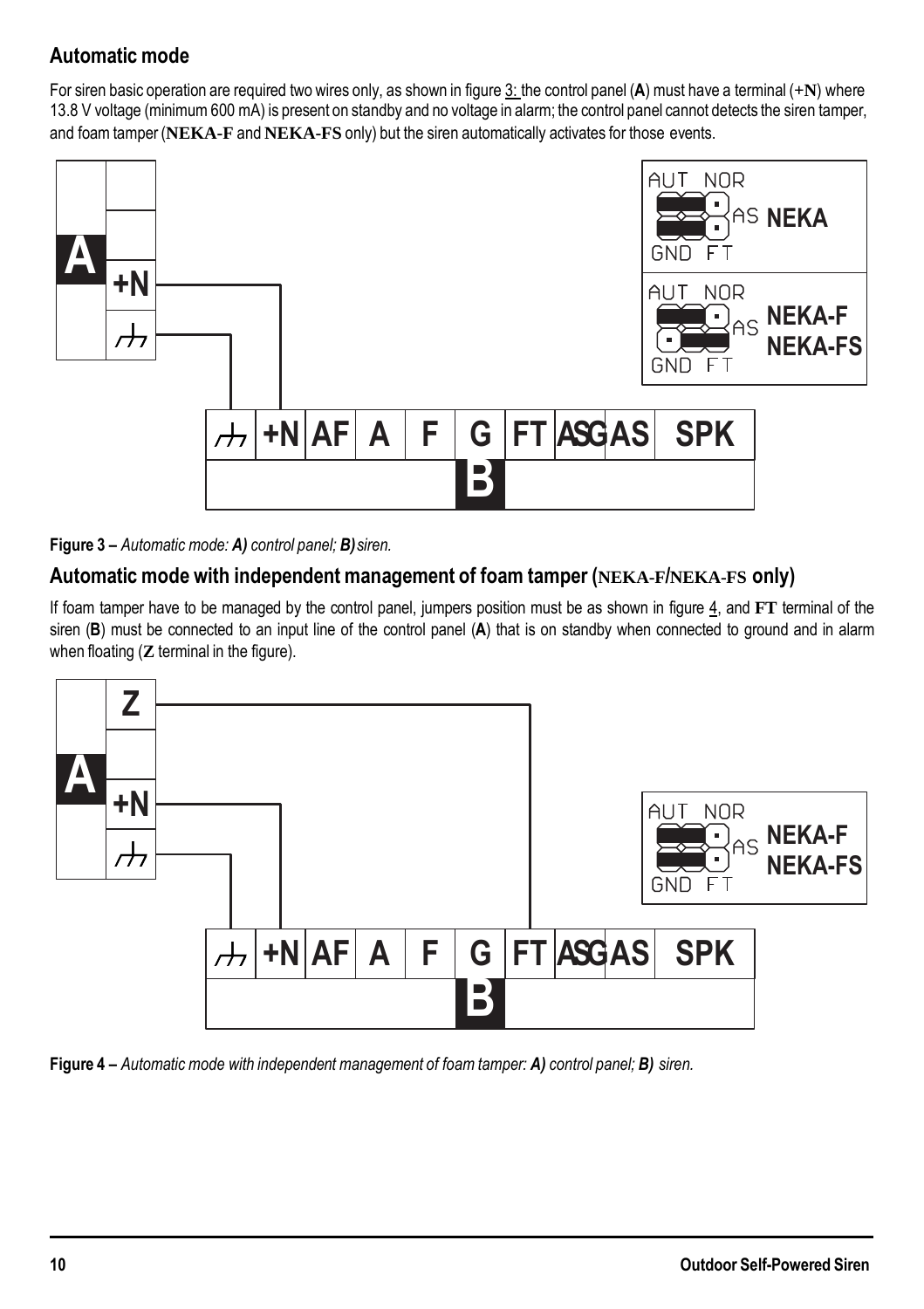## <span id="page-10-0"></span>**Normal mode**

If siren tamper, and foam tamper (**NEKA-F**/**NEKA-FS** only) have to be managed by the control panel, jumpers position must be as shown in figure [5](#page-10-0), and **AS** terminal of the siren must be connected to the tamper line of the latest device: in this operating mode, **AS** terminal of the siren is normally connected to the ground while is open for siren tamper or foam tamper.



**Figure 5 –** *Normal mode: A) control panel; B) siren; C) to second-last device on tamperline.*

#### **Normal mode with independent management of foam tamper (NEKA-F/NEKA-FS only)**

If foam tamper have to managed by control panel independently from the siren tamper, jumper positions must be as shown in figure [6](#page-10-0), and **FT** terminal of the siren (**B**) must be connected to an input line of the control panel (**A**) that is on standby when connected to ground and in alarmwhen floating (**Z** terminal in the figure).



**Figure 6 –** *Normal mode with independent management of foam tamper: A) control panel; B) siren; C) to second-last device on tamper line.*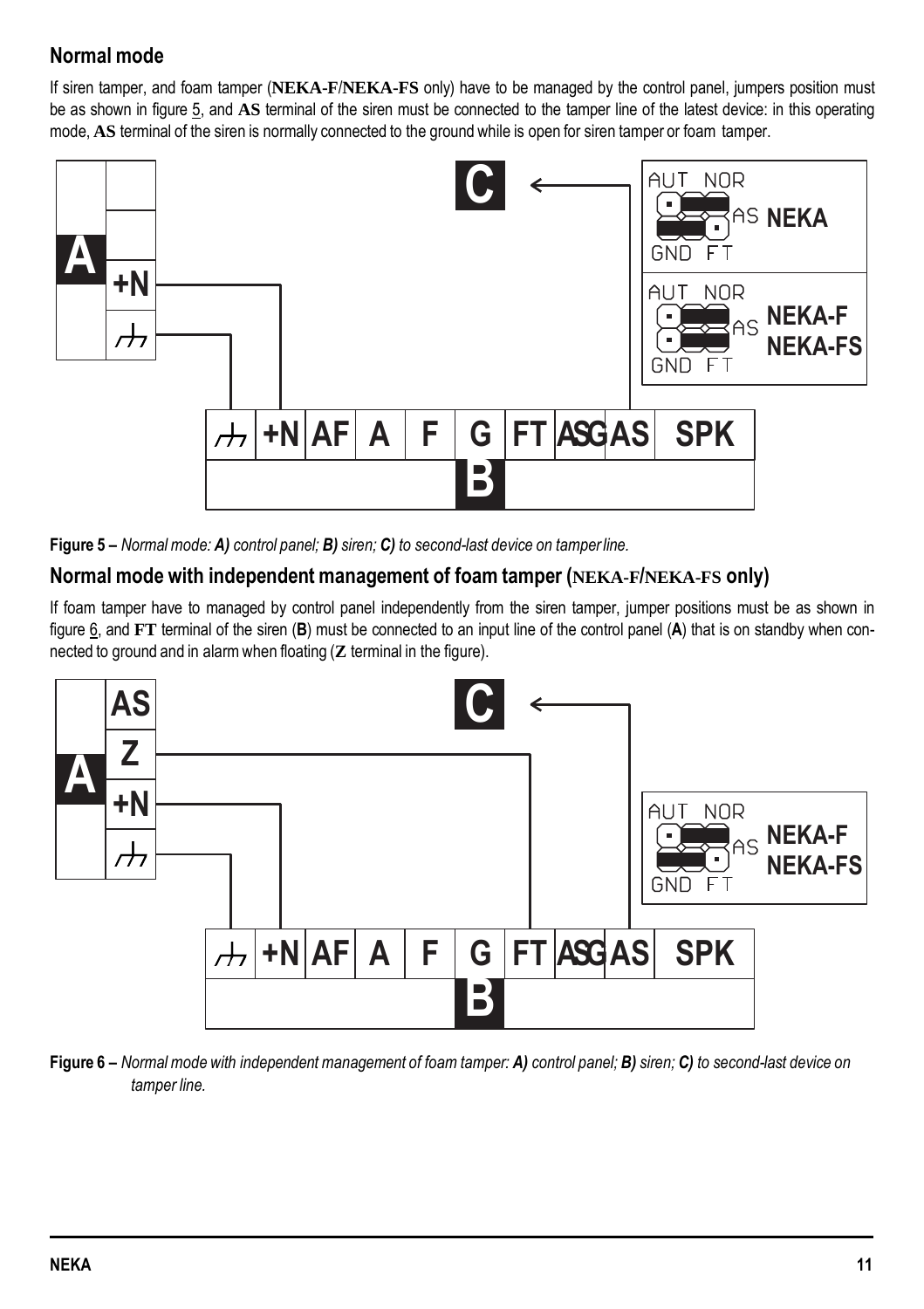## <span id="page-11-0"></span>**Normal mode when the siren is not latest device on tamper line**

If the siren is not the latest device on tamper line, jumper position must be as shown in figure [7](#page-11-0), and **ASG** and **AS** terminals of the siren must be series connected to the tamper line: **ASG** and **AS** terminals of the siren are normally connected, and disconnect for siren tamper. The **FT** terminal have to be connected for **NEKA-F**/**NEKA-FS** sirens only.



**Figure 7 –** *Normal mode when the siren is not latest device on tamper line: A) control panel; B) siren; D) to previous device on tamper line; E) to next device on tamper line.*

## **Other modes for siren activation**

If the control panel do not have a terminal where 13.8 V voltage is present on standby, and no voltage in alarm, it is possible to simulate one by means of the free-voltage contacts of alarm relay, as shown in figure [8.](#page-11-0)



**Figure 8 –** *Activation by means of the free-voltage contacts of alarm relay: A) control panel; B) siren.*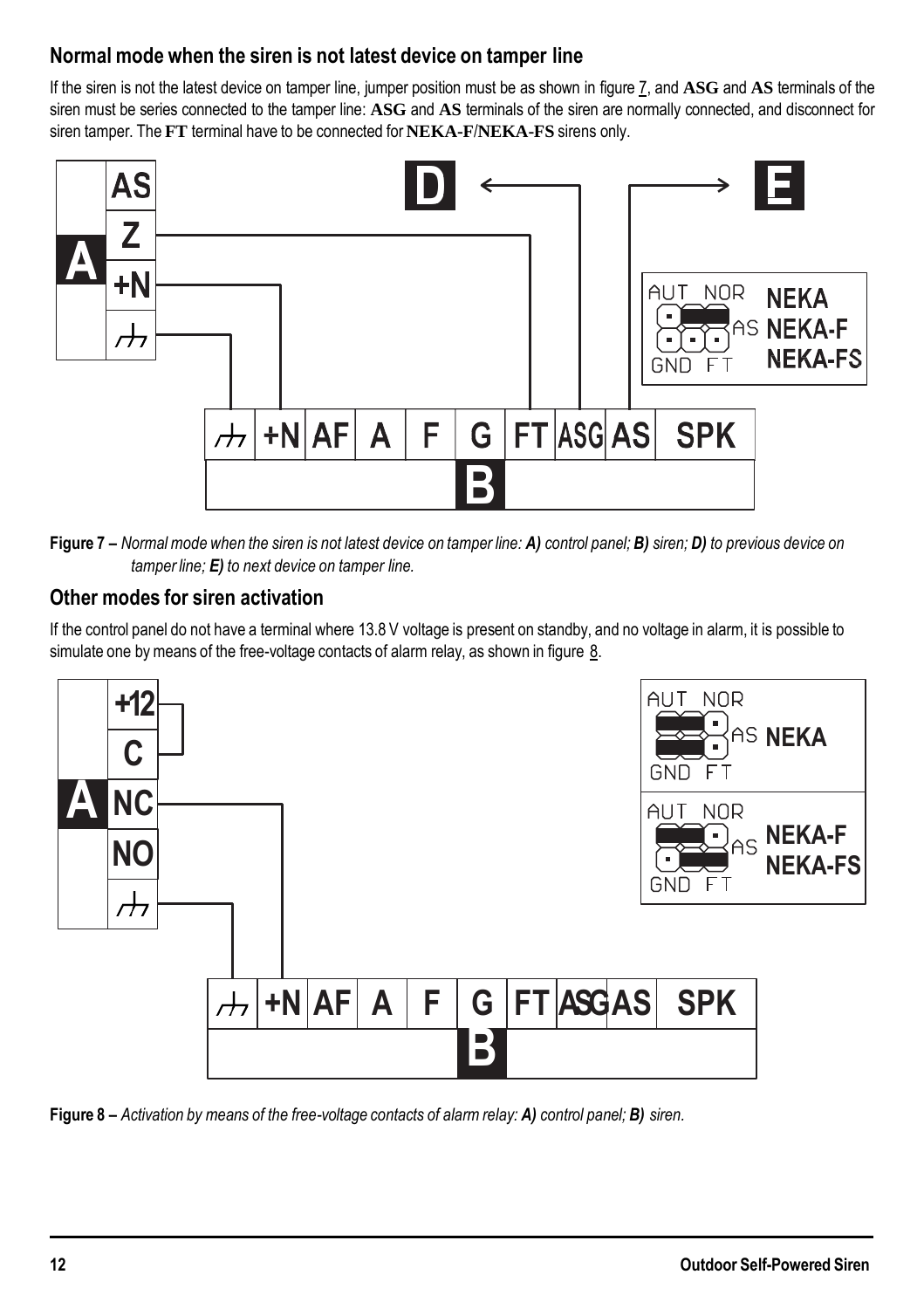<span id="page-12-0"></span>Figures [9](#page-12-0) and [10](#page-12-0) show, instead, wiring to activate the siren by means an open-collector output (the OC terminal of the control panel **A**): **P** jumper must be inserted if the **OC** output closes to ground on alarm, must be removed if **OC** output opens on alarm. On **+** terminal of the control panel 13.8 V voltage (minimum 600 mA) must be present for siren power supply, and siren battery charging.



**Figure 9 –** *Wiring to activate the siren by means an open-collector output that closes to ground on alarm: A) control panel; B) siren.*



**Figure 10 –** *Wiring to activate the siren by means an open-collector output that opens on alarm: A) control panel; B) siren.*

*Acoustic signalling activation by means the* **A** *terminal and optical signalling activation by means the F terminal can be done in the same way.*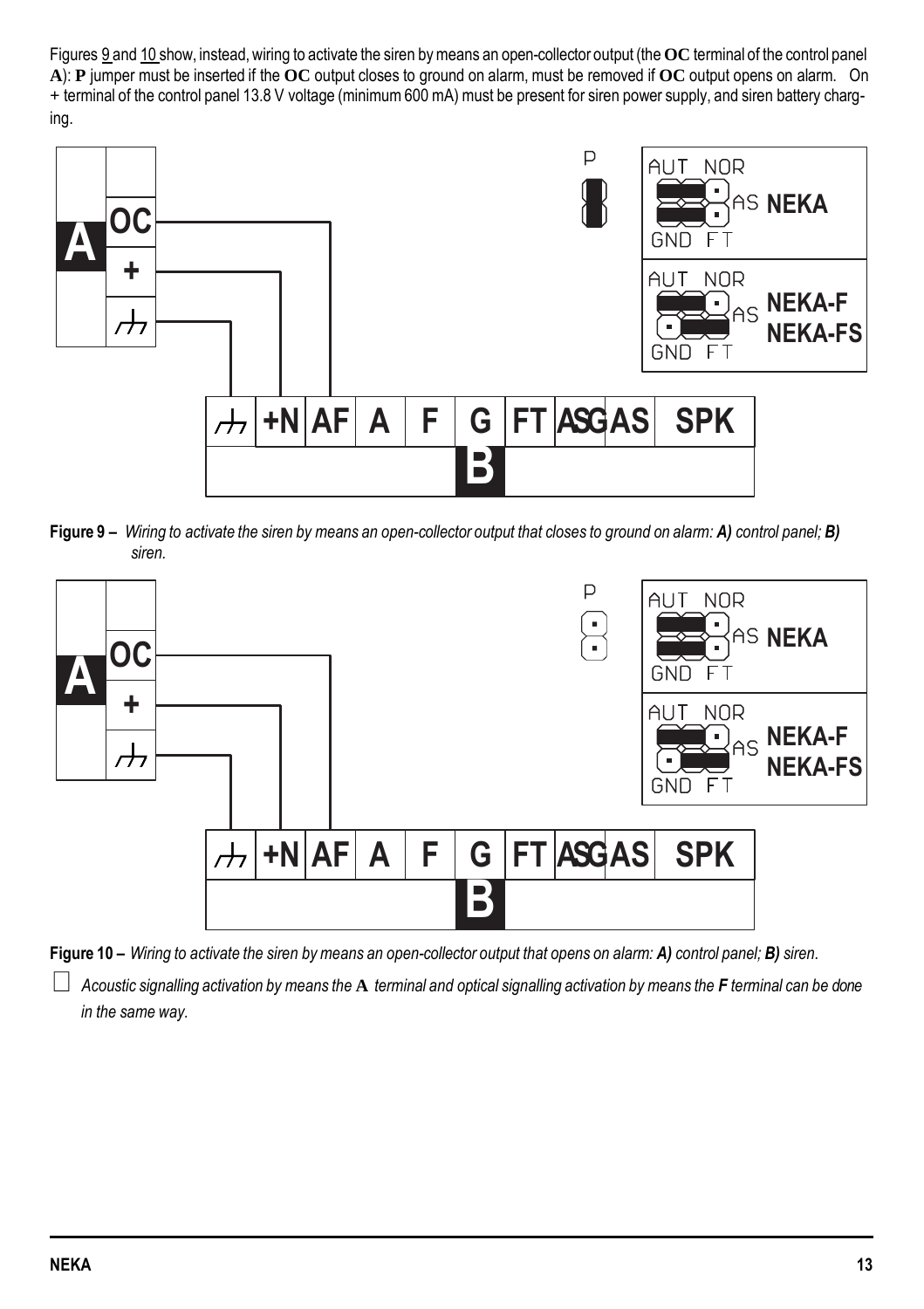# **Trouble shooting**

| Problem                                                            | Cause                                                                                                                                                                                                       | <b>Solution</b>                                                                                                 |
|--------------------------------------------------------------------|-------------------------------------------------------------------------------------------------------------------------------------------------------------------------------------------------------------|-----------------------------------------------------------------------------------------------------------------|
| The battery is connected but the flash<br>does not function.       | The battery may be low.                                                                                                                                                                                     | Replace the battery.                                                                                            |
| Continuous flashing and/or continuous<br>sound on the loudspeaker. | 1) The wall-tamper device is not<br>secured properly.<br>2) The cover or the metal innerplate is<br>not closed properly.                                                                                    | Eliminate the causes.                                                                                           |
| The loudspeaker sounds but the flash<br>does not function          | 1) The battery may be low.<br>2) The flash may be out-of-order.                                                                                                                                             | 1) Replace the battery if necessary.<br>2) Change the flash bulb or call the<br>installer.                      |
| The flash functions but the loud-<br>speaker is silent.            | 1) More than the maximum alarm-time<br>has elapsed since the start of audible<br>signalling.<br>2) The loudspeaker is out-of-order.<br>3) The siren has been activated more<br>than six times in 4 minutes. | 1) Eliminate the causes of alarm.<br>2) Call the installer.<br>3) Wait 4 minutes with no siren activa-<br>tion. |
| It is impossible to activate the siren.                            | 1) The installation-time has not expired.<br>2) The battery is low.                                                                                                                                         | 1) Wait 20 seconds.<br>2) Replace the battery if necessary.                                                     |

**Table 4 –** *Trouble shooting.*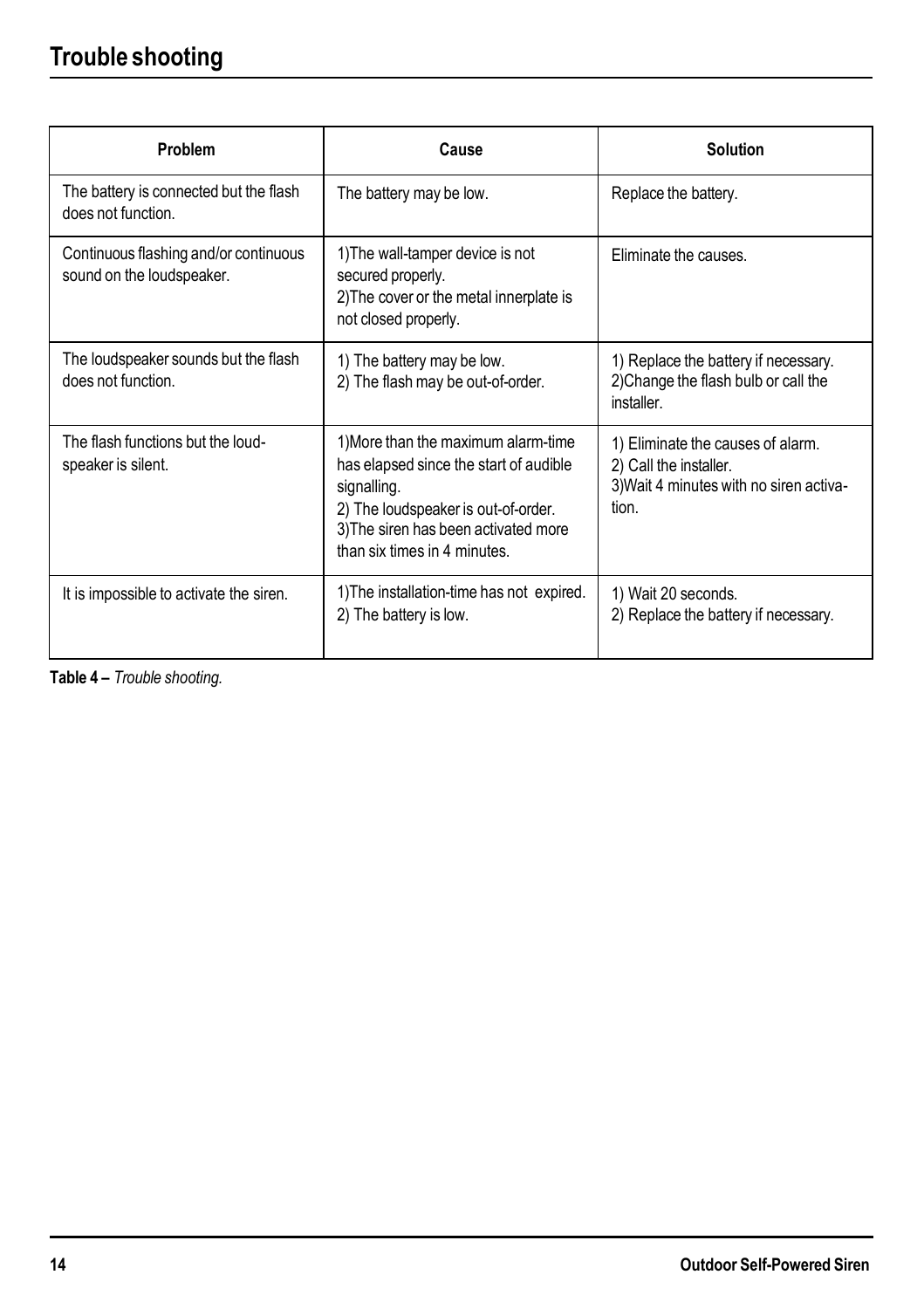# <span id="page-14-0"></span>**Technical specifications**

Nominal voltage: 13.8 V \_ Alarm current: 1.4 A (max 2.8 A) Voltage on terminal **+N**: 13.8 V ±0.2 V Current on terminal **+N**: max 0.6 A Minimum (maximum) supply voltage:  $10 V$   $(13.8 V)$ Battery requirements: 2 Ah (177x34x66 mm) Maximum alarm-time (programmable): 3 / 10 minutes Protection class: IP34 Temperature range: -25 – +55 C° Dimensions (WxHxD): 208x252x98 mm Weight (without battery): 2300 g

## **Available sounds**

|                                      | Type of sound     | <b>Frequencies</b>                                                                                                                                    | Period | Soundlevelat<br>3m |
|--------------------------------------|-------------------|-------------------------------------------------------------------------------------------------------------------------------------------------------|--------|--------------------|
| Multitone                            | F<br>a<br>T       | 1108 Hz for 200 mS<br>1244 Hz for 180 mS<br>1396 Hz for 150 mS<br>1567 Hz for 145 mS<br>1760 Hz for 110 mS<br>2123 Hz for 100 mS<br>2430 Hz for 90 mS | 0.3 s  | 106 dB(A)          |
| Up scale modula-<br>tion $(LF)$      | F<br>$\mathbf b$  | 800 - 2000 Hz                                                                                                                                         | 0.3 s  | 104 dB(A)          |
| Up scale modula-<br>tion $(HF)$      | т                 | 1100 - 2400 Hz                                                                                                                                        |        | 105 dB(A)          |
| Up and down scale<br>modulation (LF) | F<br><sub>c</sub> | 800 - 2000 Hz                                                                                                                                         | 0.6 s  | 104 dB(A)          |
| Up and down scale<br>modulation (HF) | т                 | 1100 - 2400 Hz                                                                                                                                        |        | 105 dB(A)          |

**Table 5 –** *Available sounds.*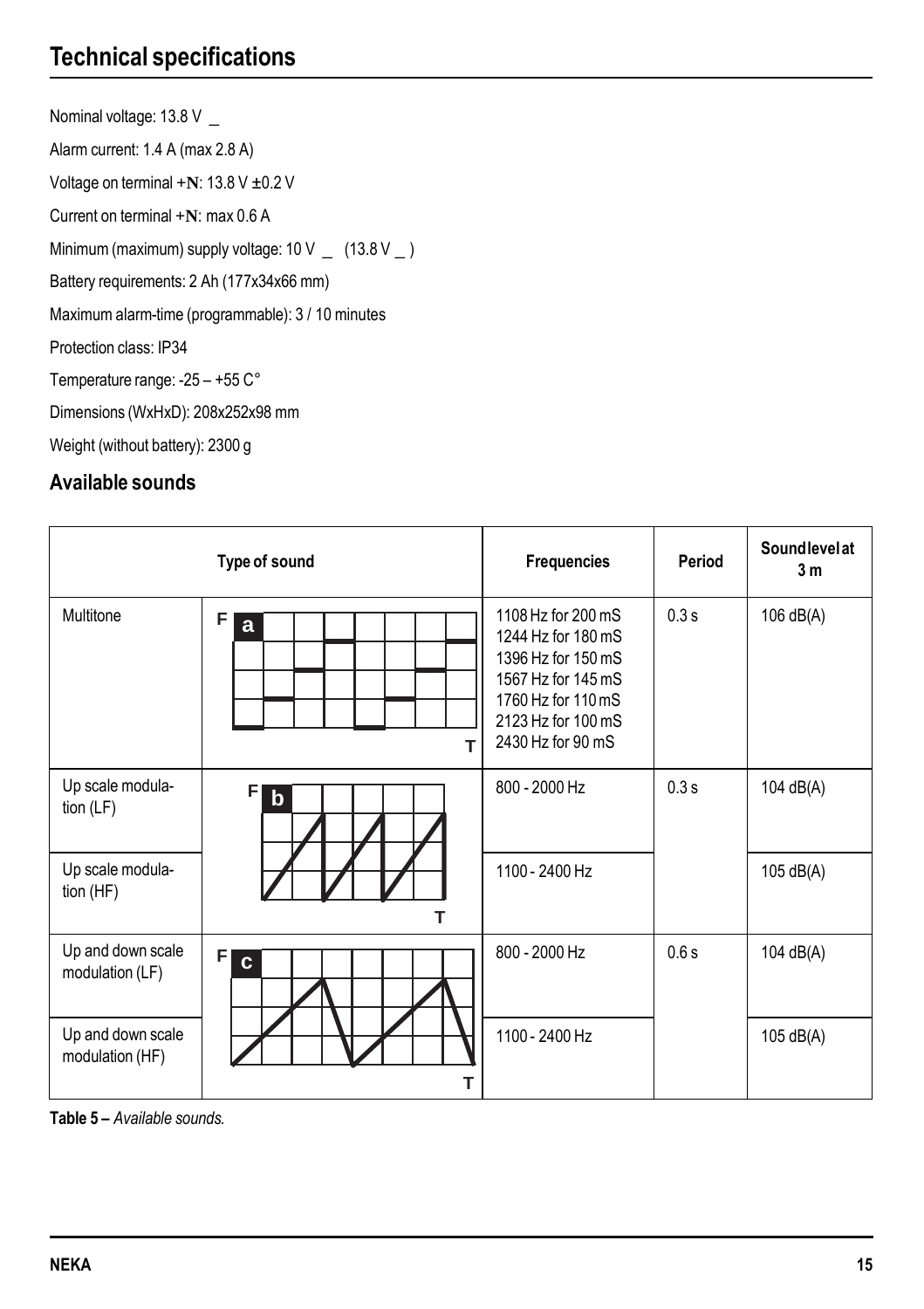# **Compliance with standards**

Hereby Bentel Security Srl declares that the product **NEKA**/**NEKA-F**/**NEKA-FS** complies with standards EN General Berner Security on Geodesia and thereby, complies with the essential requirement of directives 2014/35/EU, 2014/30/EU and 2011/65/EU.

#### **Recycling information**

BENTEL SECURITY recommends that customers dispose of their used equipment (panels, detectors, sirens and other devices) in an environmentally sound manner. Potential methods include reuse of parts or whole products and recycling of products, components, and/or materials.

For specific information see www.bentelsecurity.com/index.php?o=/environment.htm.

#### **Waste electrical and electronic equipment (WEEE) directive**



In the European Union, this label indicates that this product should NOT be disposed of with household waste. It should be deposited at an appropriate facility to enable recovery and recycling.

For specific information see [www.bentelsecurity.com/index.php?o=](http://www.bentelsecurity.com/index.php?o) environment.htm.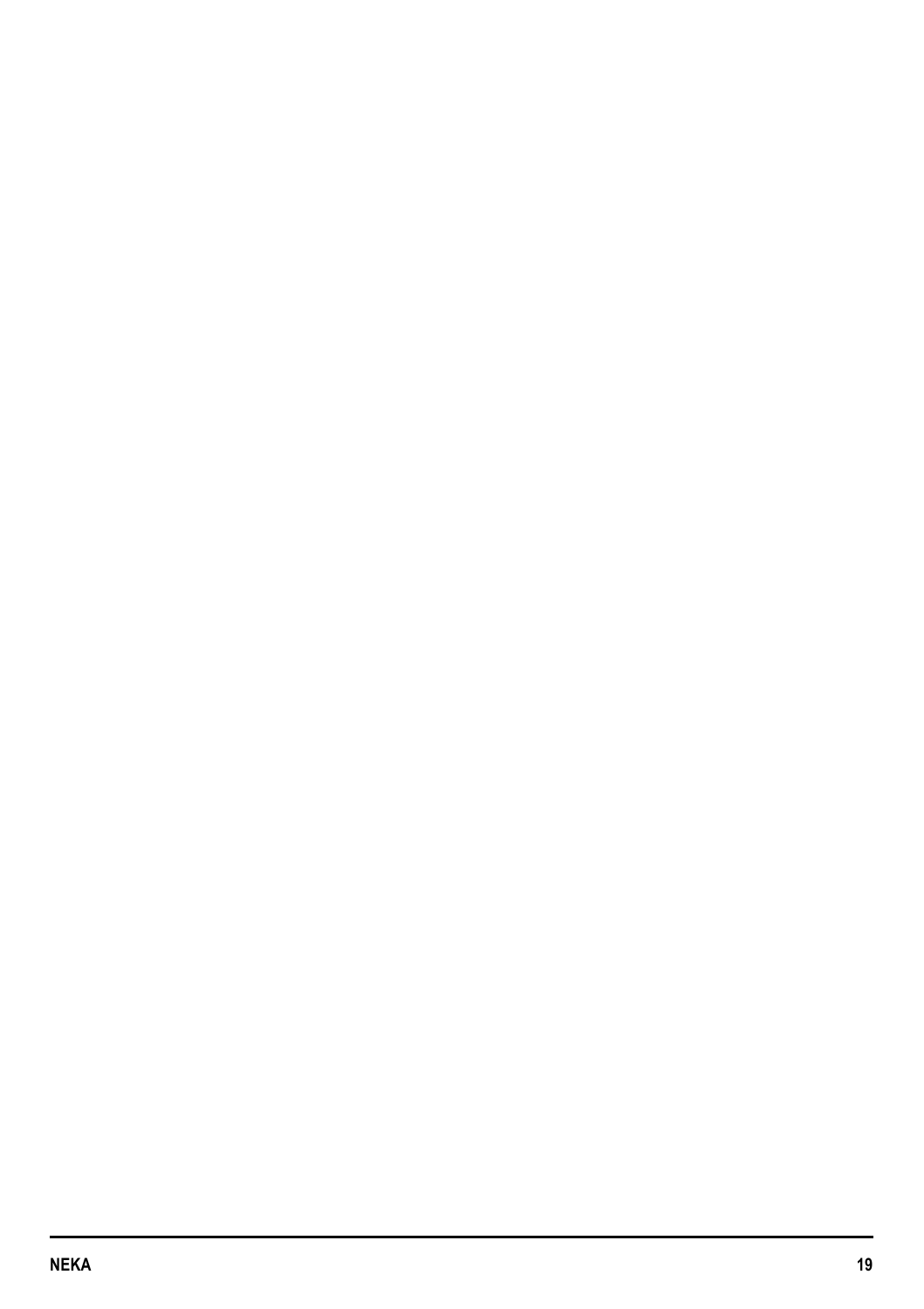The manufacturer reserves the right to change the technical specifications of this product without prior notice.



BENTEL SECURITY s.r.l. – Via Gabbiano, 22 – Z. Ind. S. Scolastica – Corropoli (TE) – Italy – tel.: +39 0861 839060<br>Fax: +39 0861 839065 – infobentelsecurity@tycoint.com – www.bentelsecurity.com [STISBLENEKA 1.0 270219 FM10 Fax: +39 0861 839065 – [infobentelsecurity@tycoint.com](mailto:infobentelsecurity@tycoint.com) – [www.bentelsecurity.com](http://www.bentelsecurity.com/)